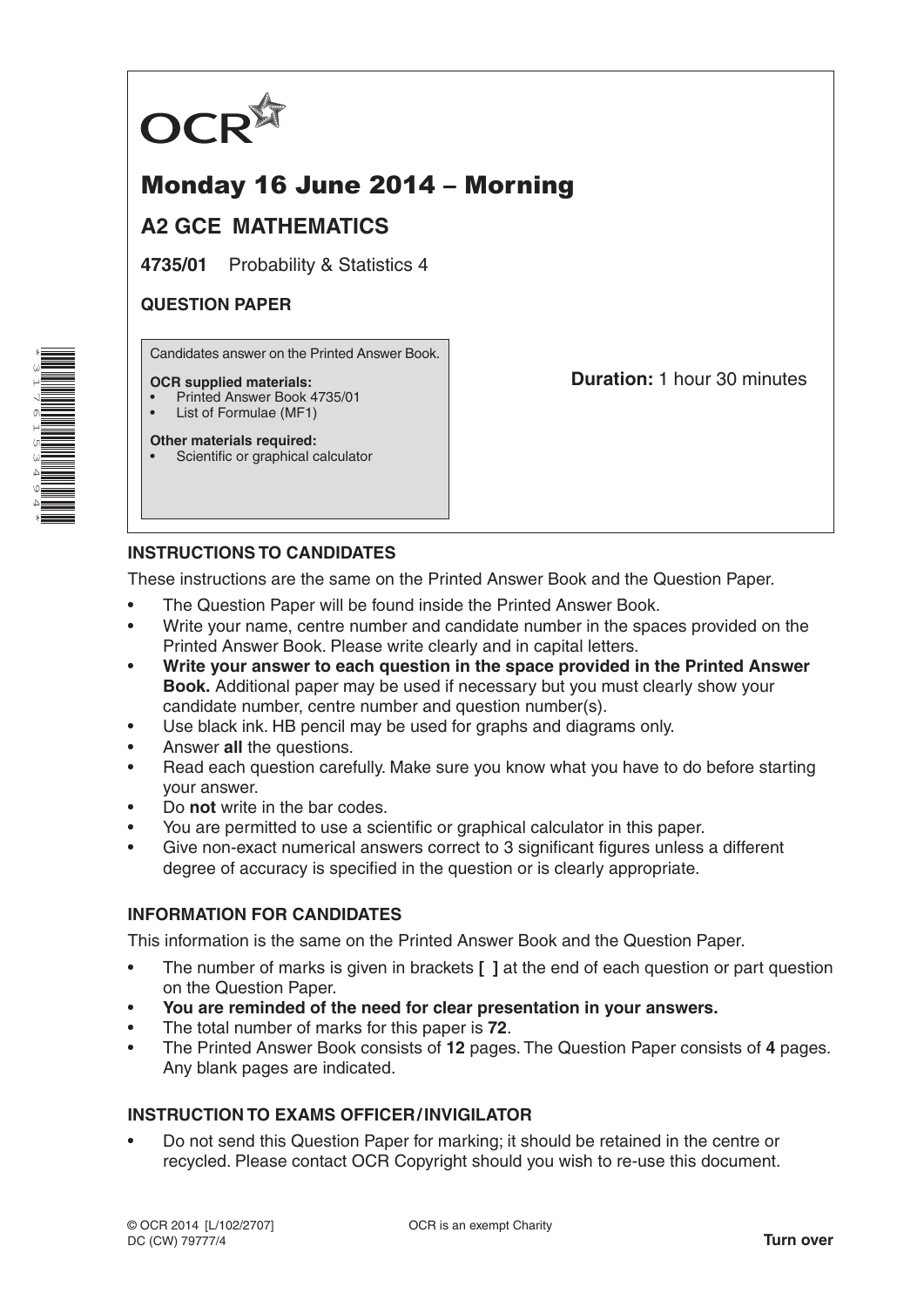**1**  A teacher believes that the calculator paper in a GCSE Mathematics examination was easier than the non-calculator paper. The marks of a random sample of ten students are shown in the table.

| Student                                                                  |  |    |                 | E | $F \mid$ | $G$ $H$           |    |  |
|--------------------------------------------------------------------------|--|----|-----------------|---|----------|-------------------|----|--|
| Mark on paper 1 (non-calculator)   66   79   58   87   67   55   75   62 |  |    |                 |   |          |                   | 50 |  |
| Mark on paper 2 (calculator)                                             |  | 70 | 90 <sup>1</sup> |   |          | 75   42   82   72 | 65 |  |

 **(i)**  Use a Wilcoxon signed-rank test, at the 5% significance level, to test the teacher's belief. **[7]**

- **(ii)** State the assumption necessary for this test to be applied. **[1]**
- **2**  During an outbreak of a disease, it is known that 68% of people do not have the disease. Of people with the disease, 96% react positively to a test for diagnosing it, as do *m*% of people who do not have the disease.
	- **(i)** In the case  $m = 8$ , find the probability that a randomly chosen person has the disease, given that the person reacts positively to the test. **[5]**
	- **(ii)** What value of *m* would be required for the answer to part **(i)** to be 0.95? [4]

**3** The discrete random variable *X* has probability generating function  $\frac{t}{a - bt}$ , where *a* and *b* are constants.

- **(i)** Find a relationship between *a* and *b*.  $[1]$
- **(ii)** Use the probability generating function to find  $E(X)$  in terms of *a*, giving your answer as simply as possible. **[3]**
- (iii) Expand the probability generating function as a power series, as far as the term in  $t^3$ , giving the coefficients in terms of *a* and *b*. **[3]**
- **(iv)** Name the distribution for which  $\frac{t}{a bt}$  is the probability generating function, and state its parameter(s) in terms of *a*. [2]
- **4**  The continuous random variable *X* has probability density function

$$
f(x) = \begin{cases} x & 0 \le x \le 1, \\ 2 - x & 1 \le x \le 2, \\ 0 & \text{otherwise.} \end{cases}
$$

**(i)** Show that the moment generating function of *X* is  $\frac{e^{t}-1}{2}$ *t*  $(t-1)$  $\frac{(-1)^2}{t^2}$ . [6]

 $Y_1$  and  $Y_2$  are independent observations of a random variable *Y*. The moment generating function of  $Y_1 + Y_2$ is  $\frac{(e^t-1)}{2}$ *t*  $(t-1)$  $\frac{-1)^2}{t^2}$ .

- *(ii)* Write down the moment generating function of *Y*. **[1]**
- **(iii)** Use the expansion of  $e^t$  to find Var(*Y*). **[5]** 
	- (iv) Deduce the value of  $\text{Var}(X)$ . [1]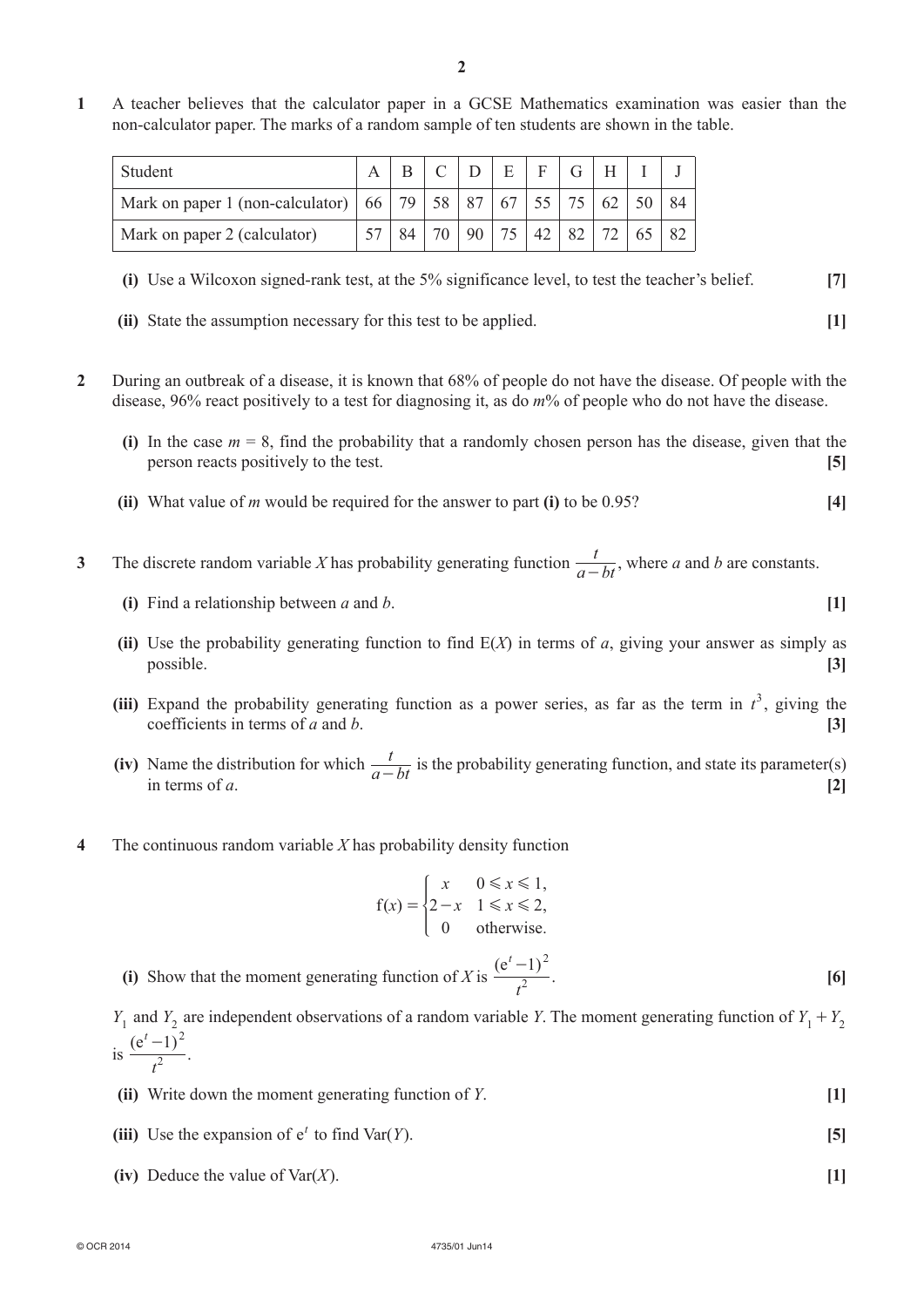**5**  Two discrete random variables *X* and *Y* have a joint probability distribution defined by

$$
P(X = x, Y = y) = a(x + y + 1)
$$
 for  $x = 0, 1, 2$  and  $y = 0, 1, 2$ ,

where *a* is a constant.

(i) Show that 
$$
a = \frac{1}{27}
$$
. [2]

$$
(ii) Find E(X).
$$
 [2]

- *<b>(iii)* Find Cov(*X*, *Y*). **[5]**
- **(iv)** Are *X* and *Y* independent? Give a reason for your answer. **[2]**
- (v) Find  $P(X = 1 | Y = 2)$ . [2]
- **6**  A Wilcoxon rank-sum test with samples of sizes 11 and 12 is carried out.
	- **(i)** What is the least possible value of the test statistic  $W$ ? [2]
	- **(ii)** The null hypothesis is that the two samples came from identical populations. Given that the null hypothesis was rejected at the 1% level using a 2-tail test, find the set of possible values of *W*. **[6]**
- **7**  The continuous random variable *X* has probability density function

$$
f(x) = \begin{cases} \frac{k}{(x+\theta)^5} & \text{for } x \ge 0, \\ 0 & \text{otherwise,} \end{cases}
$$

where  $k$  is a positive constant and  $\theta$  is a parameter taking positive values.

**(i)** Find an expression for *k* in terms of  $\theta$ . [2]

(ii) Show that 
$$
E(X) = \frac{1}{3}\theta
$$
. [3]

You are given that Var(*X*) =  $\frac{2}{9}\theta^2$ . A random sample  $X_1, X_2, ..., X_n$  of *n* observations of *X* is obtained. The estimator  $T_1$  is defined as  $T_1 = \frac{3}{n} \sum_{i=1}^{n} X_i$ *i n* 1 1 =  $\sum_{i=1}^n X_i$ .

(iii) Show that *T*<sub>1</sub> is an unbiased estimator of *θ*, and find the variance of *T*<sub>1</sub>. [3]

(iv) A second unbiased estimator  $T_2$  is defined by  $T_2 = \frac{1}{3}(X_1 + 3X_2 + 5X_3)$ . For the case  $n = 3$ , which of  $T_1$ and  $T_2$  is more efficient? **[4]** 

### **END OF QUESTION PAPER**